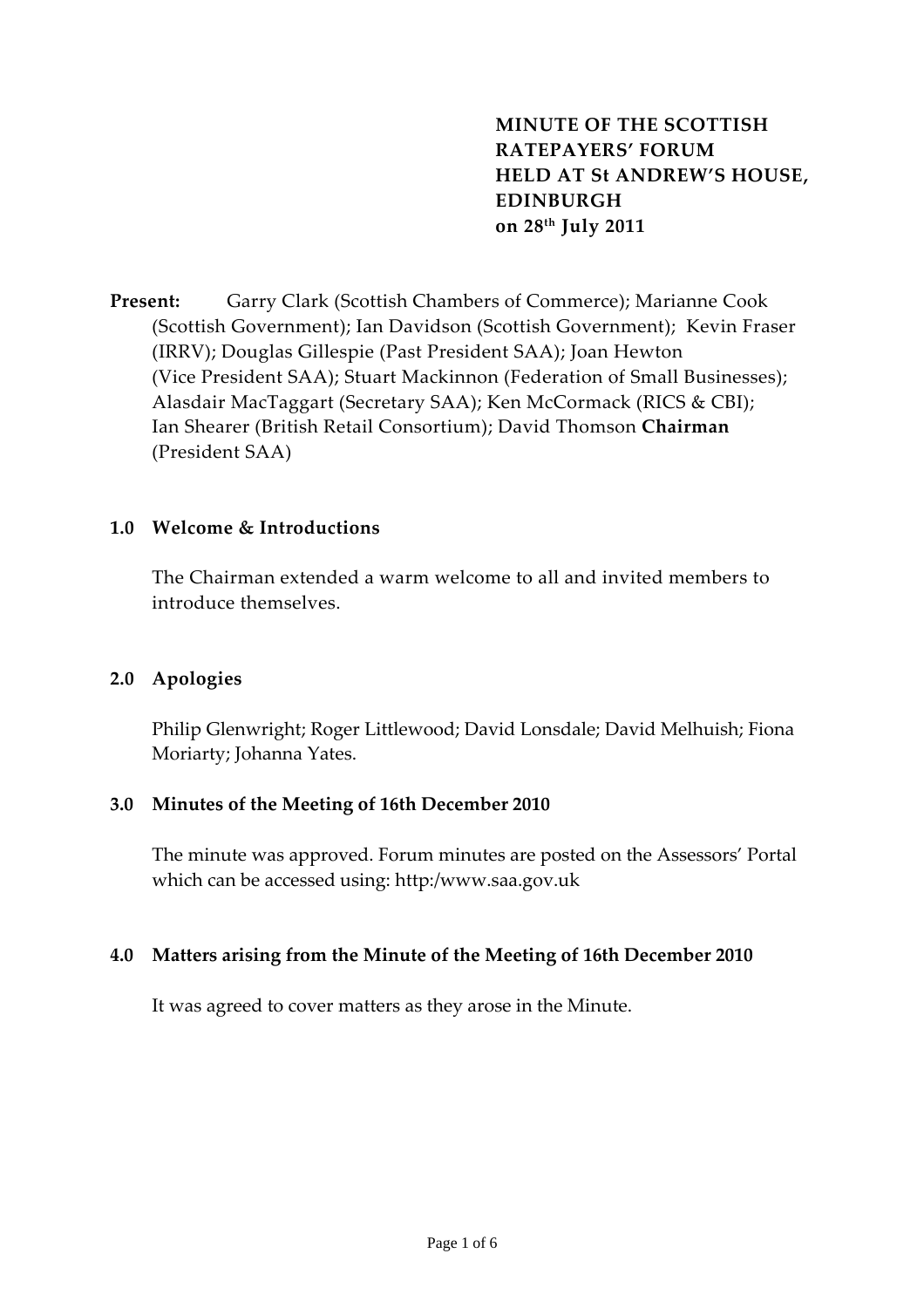### **5.0 2005 Revaluation**

### 5.1 Lands Tribunal

It was noted that there had been little movement towards hearing of the appeals currently with the Lands Tribunal. The majority of such appeals relate to mobile telephony mast entries and the availability of expert witnesses precluded a hearing before the Spring of 2012

### 5.2 Running Roll Appeals

It was noted that the majority of such Running Roll Appeals had been settled. There had been some reductions in value – mainly in retail subjects with some reductions seen in office properties.

#### **6.0 2010 Revaluation**

### 6.1 Appeals Volume and Issues

It was noted that a figure in excess of 20% of the appeals lodged had been settled by 30<sup>th</sup> June 2011; the majority of the settlements were without adjustment to value. D. Thomson expressed a view that this indicated at least a tacit acceptance that the 1st April 2008 "Tone" was at appropriate levels of value and that the main issue will be Material Change of Circumstance (MCC) Appeals covering the period after the Tone Date.

The December 2010 Minute included an expectation that significant numbers of MCC Appeals would be lodged by  $31<sup>st</sup>$  March 2011. This proved to be the case with some 38,000 such appeals having been lodged. The vast majority of these appeals make a claim that the Economic Recession has had a marked effect on the rental values of various classes of property. D Thomson indicated that the legal position was far from clear and will almost certainly need to be decided by Lands Tribunal or Lands Valuation Appeal Court.

D Thomson indicated that a significant workload lay ahead in determining facts and that the first case likely to proceed is the "Mercat" Shopping Centre in Fife. This will test many of the principles and, whatever the outcome, the decision is likely to be appealed to LVAC although it is unlikely that it will be heard prior to the diet in May 2012.

K McCormack saw the fundamental issue as whether or not rental information between April 2008 and March 2010 can be reviewed and, if so, the reductions could be significant. He accepted that the 2008 "tone" had to be set as it would provide a ceiling for values until 2015.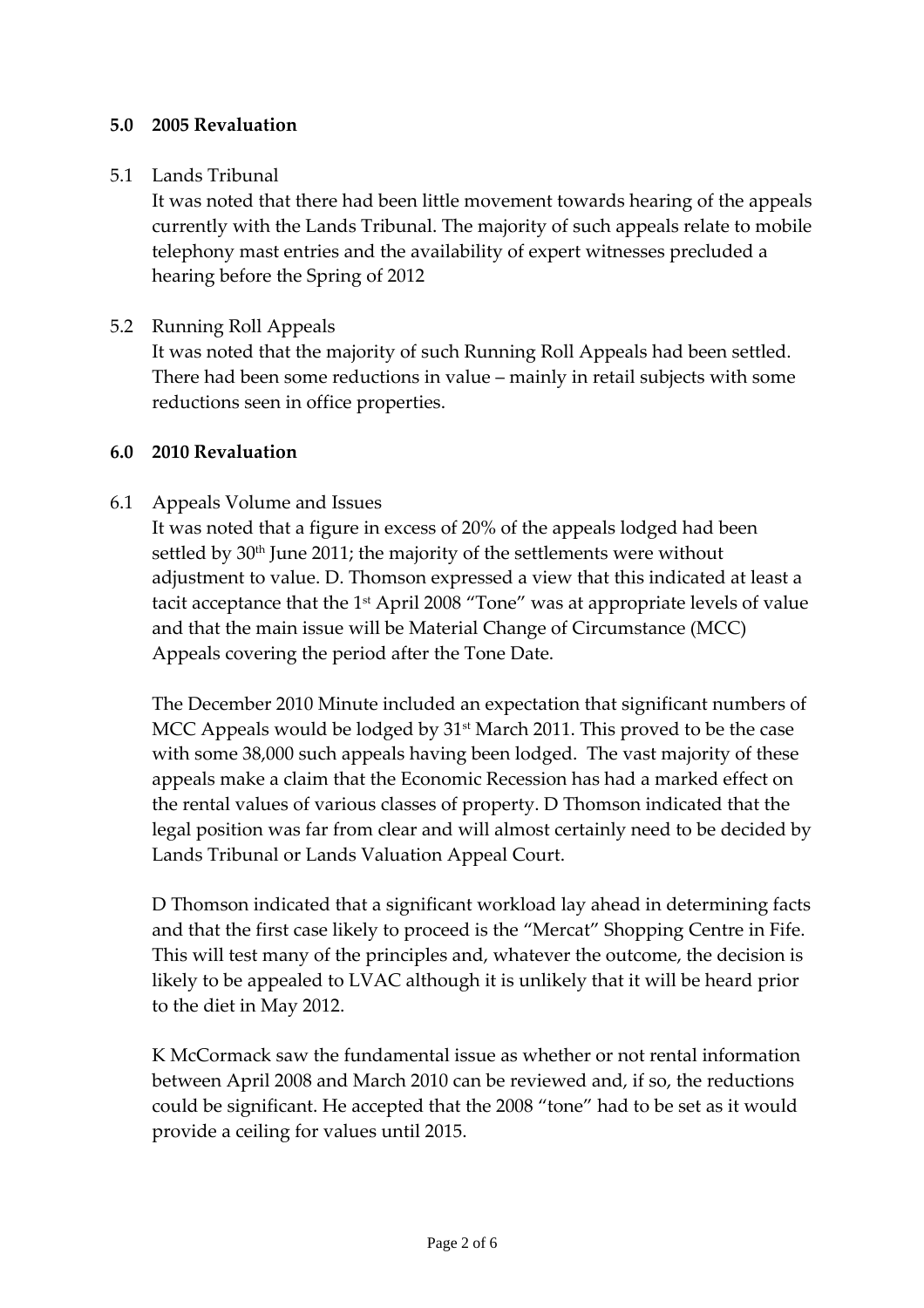K McCormack also foresaw potential for anomalies if 2009‐10 adjustments on appeal could be carried into 2010. This would arise if adjacent properties had appealed/not appealed.

D Thomson indicated that the position post  $1<sup>st</sup>$  April 2010 was more clear-cut in that evidence of a general downturn in rents after that date may be a Material Change of Circumstances. Each set of circumstances would have to be looked at on its own merits.

D Thomson reminded members that Assessors had the power to alter values by their own hand where there had been a relevant decision and thus extend adjustments in value to subjects not under appeal.

K McCormack indicated that he saw no immediate end to the need to lodge MCC appeals on the grounds that there had been a general downturn in rents as, in his view, values continue to fall. He anticipated that a further 40,000 appeals would be lodged before 31st March 2012.

Members were reminded that all appeals lodged against the 2010 Revaluation Roll whether Revaluation or Running Roll must be disposed of by Valuation Appeal Committees by 31<sup>st</sup> December 2013.

## 6.2 Appeal Scheduling

All Assessors have completed their first round of appeals hearings and significant inroads have been made in disposal of appeals for retail, office and industrial subjects. Some licensed properties have also been settled.

The immediate future will see continued negotiations on retail, office and industrial subjects with more licensed properties and hotels being cited.

K. McCormack expressed a view that the scheduling of appeals had reached "staggering levels" with some Assessors listing large volumes of appeals for any particular hearing. D. Gillespie asked if this indicated that the Private Sector was under-resourced to deal with the number of appeals lodged. K McCormack cited anecdotal evidence that staff in Assessors' offices had also complained of an excessive workload.

D. Thomson indicated that Assessors had attempted to balance the scheduling and selection of subject types to avoid overloading any particular sector/agents. He also indicated that any attempt to extend the timetable would be counter‐ productive as, by Dec 2013, work will be well under way to prepare for the 2015 Revaluation.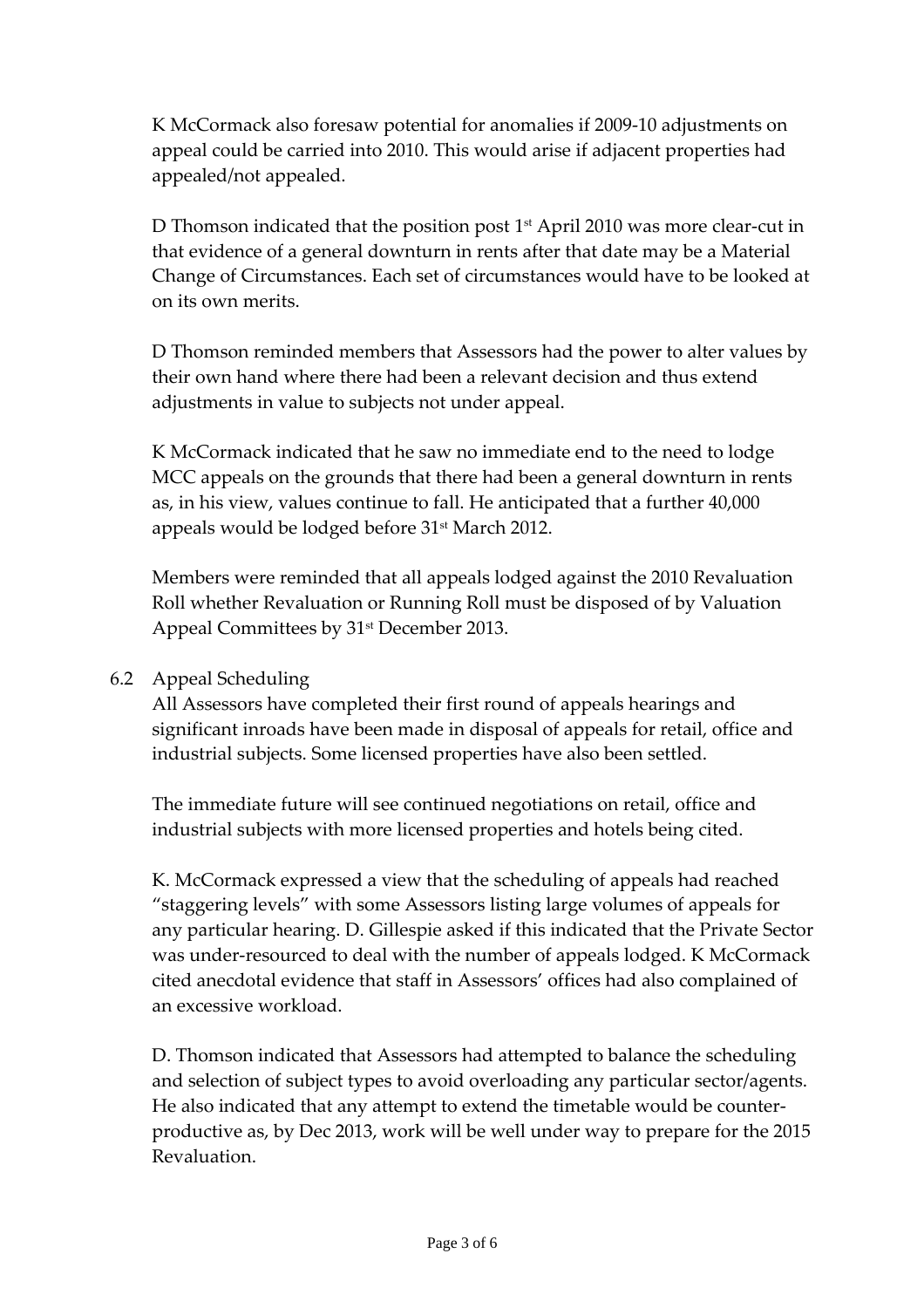J. Hewton reminded members that supply of complete and accurate rental information is a prerequisite for the settlement of appeals. Significant savings in both time and money could be made if this were to happen.

Discussion moved to a recent case in Lanarkshire which centred on the legal right of the appellant to make an appeal. J. Hewton highlighted as a myth the notion that appeals would be rejected if the Appellant's name provided was in some minor way different to the actual name of the party with a relevant interest; Assessors would resolve such minor differences by further enquiries. D Gillespie reminded the meeting that, under Rating Law, subsidiary companies are separate legal entities.

In the case in point, the appellant may not have had a legal interest in the property under appeal. This matter will be taken to LVAC.

# **7.0 Scottish Government Update**

M. Cook gave a brief update on Scottish Government policy: There were no major announcements currently planned regarding Rating and M. Cook reiterated the Government's manifesto commitments:

- The Small Business Bonus Scheme (SBBS) will be maintained,
- The rate poundage would be no more than the rate set in England and
- Four Enterprise Zones to be introduced, which may attract Business Rates Discounts

K. Fraser was not aware of any large upsurge in applications for SBBS Relief although there were some "hotspots". Updated statistics on number of properties awarded SBBS relief will be complied by the Scottish Government in the near future.

It was noted that there was a significant number of appeals for properties where the Rateable Value was marginally above a relief threshold; this being a feature of any scheme with thresholds.

S. Mackinnon enquired if it would be possible to introduce automatic rates relief under SBBS or, at least, carry forward the grant from year to year. K. Fraser indicated that there was nothing in the legislation to facilitate that and, while it might be seen to be good practice, there would a need to balance against the requirement to ensure that the claimant remained eligible.

M. Cook noted that the proposed Large Retail Levy did not proceed earlier this year.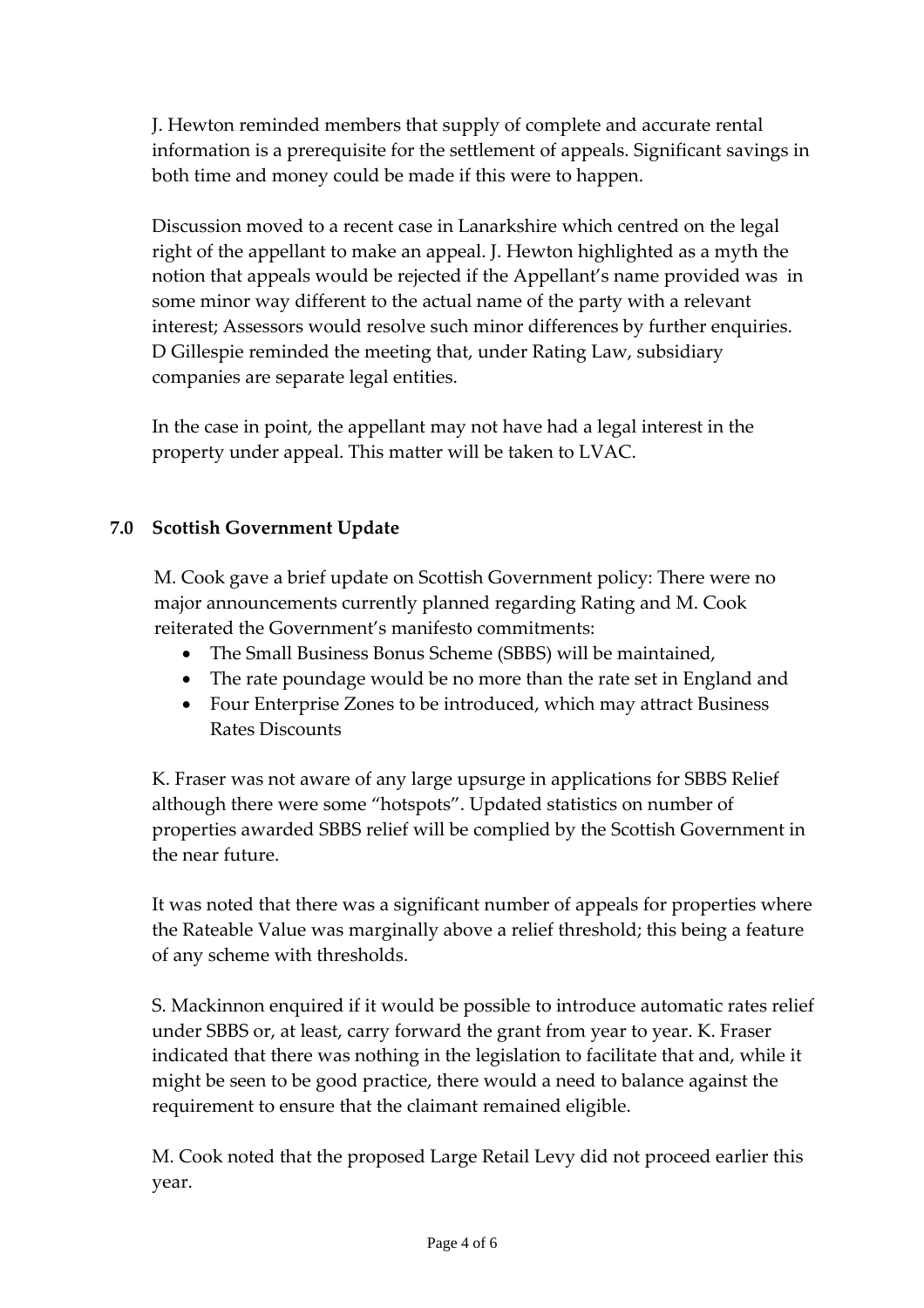I. Shearer enquired if there was any timetable for future announcements on Rating Matters. M. Cook replied that there was not.

I. Shearer also asked if there is or was to be Transitional Relief in Scotland in 2011-12. M. Cook replied that there was not.

S. Mackinnon reminded the meeting of the matter at item 6.2 in the minute of the previous meeting – relating to provision of statistics on numbers of settled appeals. It was agreed that Assessors would investigate the publication of quarterly statistics showing the number of appeals settled by category of property. This would follow the quarterly submission of appeal statistics to the Scottish Government by Assessors. The information would be published at the SAA Portal. **(Action SAA)**

K. McCormack indicated that he was aware of a significant number of appeals where it had taken several months to process the change and issue revised bills. D. Thomson indicated that no significant delay should exist within Assessors' offices other than where an agreement was required to be ratified by the Appeal Committee. K Fraser indicated that he could see no reason why Finance Departments would delay the process of any changes as the process was automated in every council.

S. Mackinnon also reminded the meeting of his earlier request to introduce, to the Portal, information and guidance written in plainer English. He also indicated that the FSB was intending to introduce a Style Guide to assist designers of websites. D. Thomson indicated that the SAA would was also committed to simplifying the wording within the Portal but that the SAA had to be mindful of the need to balance readability with legal accuracy.

S. Mackinnon advised that the "Business Gateway Site" was undergoing a significant overhaul to provide a single point of access to and from business. There could be opportunities to exploit regarding exchange of information. Any enquiries should be directed to J. Brown.

D. Thomson provided an update on the use being made of the SAA Web Portal (add stats)

## **8.0 AOCB**

K. McCormack referred to a letter to the RICS from A. Beattie, the Chairman of the Highland and Western Isles Valuation Appeal Panel. This sought to obtain the views of RICS members on a number of matters relating to the operation of